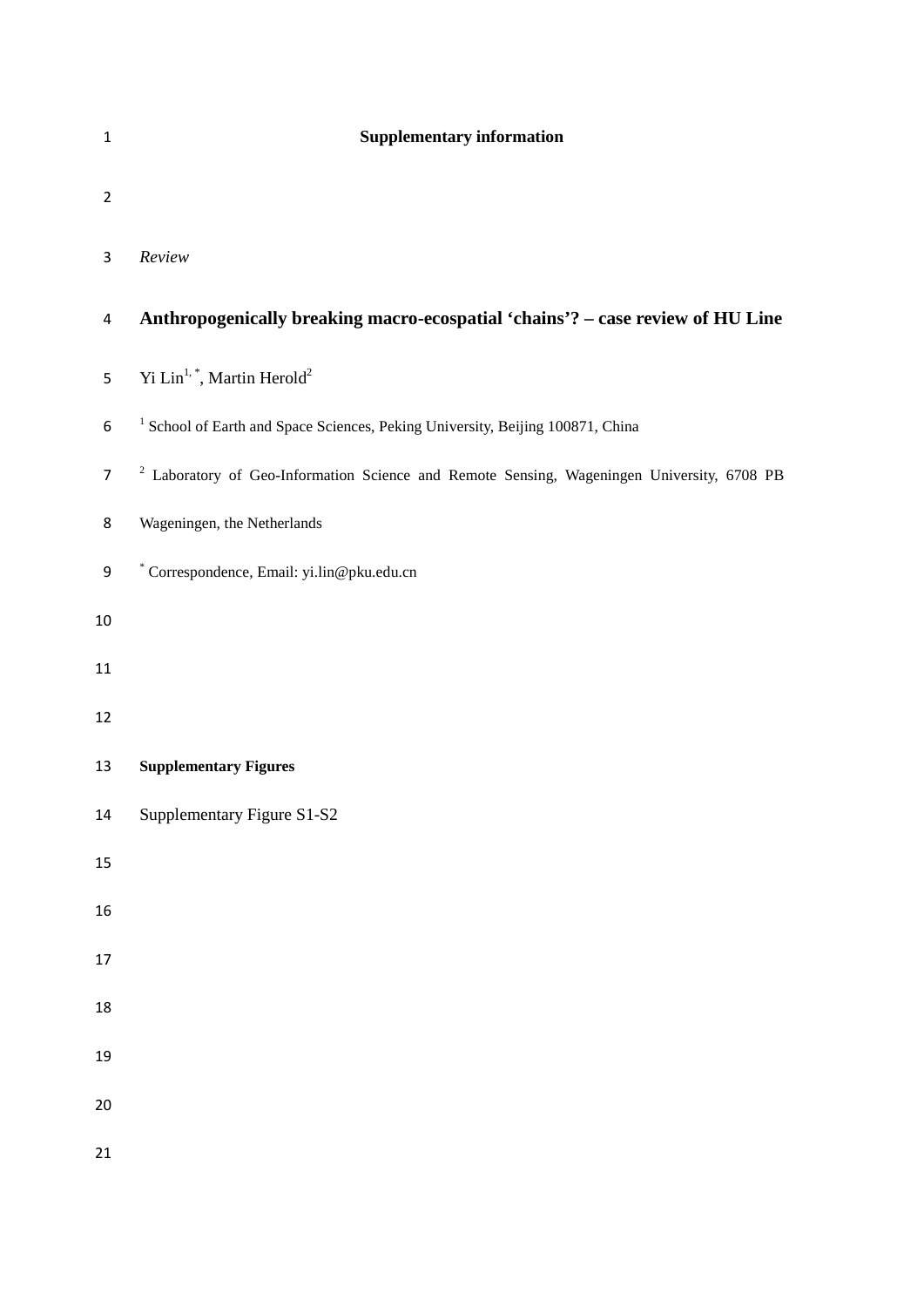## 1. Agricultural production



 Supplementary Figure S1. China annually-averaged agriculture production density map (Census: 2012-2015) (The authors generated the image based on the data that is published in www.moa.gov.cn).

 Agricultural production is the leading anthropogenic factor closely related to population distribution, since agricultural production serves as the living basis for human residence and population increase, which in turn, can enhance agricultural production. This mutual-enhancement effect has already reached a relatively stable status in China, a traditional agricultural country. This is manifested in the map of grain yields at the province scale (www.moa.gov.cn) during 2012–2015, as illustrated in terms of annually averaged agriculture production density (kg per sq. km) (Supplementary Figure S1). The map shows that HU Line is also the geographic demarcation line for agriculture productions across China, as the regional agricultural production in southeast China is obviously larger than the opposite in northwest China. Wang et al. (2005) revealed that for agriculture production the east and north boundary of this demarcation line is in the Da and Xiao Xing'an Mountains–Hetao Plain in the Inner Mongolia–Ningxia–Hexi Corridor of Gansu, and the west of the demarcation line is in the south Gansu–Sichuan Basin. Overall, the integration of these separated demarcation line segments obeys the spatial transition layout marked by HU Line (2015). 

- 
-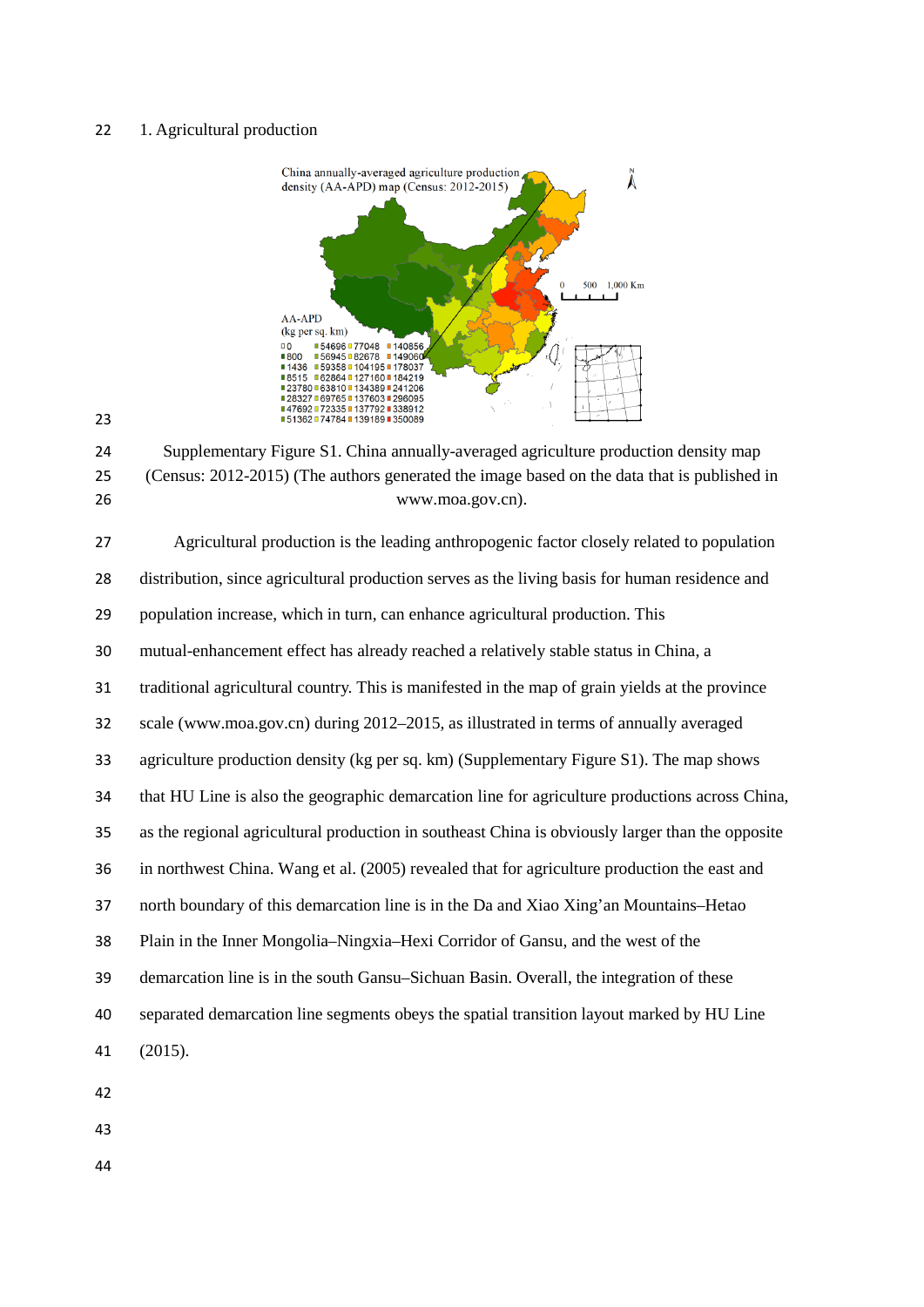## 2. Resource consumption



 Supplementary Figure S2. China annual water use density map (Census: 2000) (The authors generated the image based on the data that is published in Jiang 2000).

 Resource consumption is receiving more and more attention by not only economists but also Earth scientists. Dai and Chen (2010) showed the spatial distribution of extended-energy based indicators in 30 provinces of China in 2007 and found that the east part consumed more energy of fossil fuels than the west part. Zhang et al. (2011) examined the spatial distribution of total energy consumptions of the 30 case cities in China in 2005 and found that energy consumption is similar to economic activity in terms of spatial pattern, e.g., with the three representative regions Beijing-Tianjin-Tangshan Area, Yangtze River Delta and Pearl River Delta. Jiang (2000) derived the spatial distributions of China's annual water use density, as illustrated in Figure 3a. All of these endeavors indicated that resource consumption follows the spatial layout marked by HU Line.

- 
- 
- 
- 

- 
-